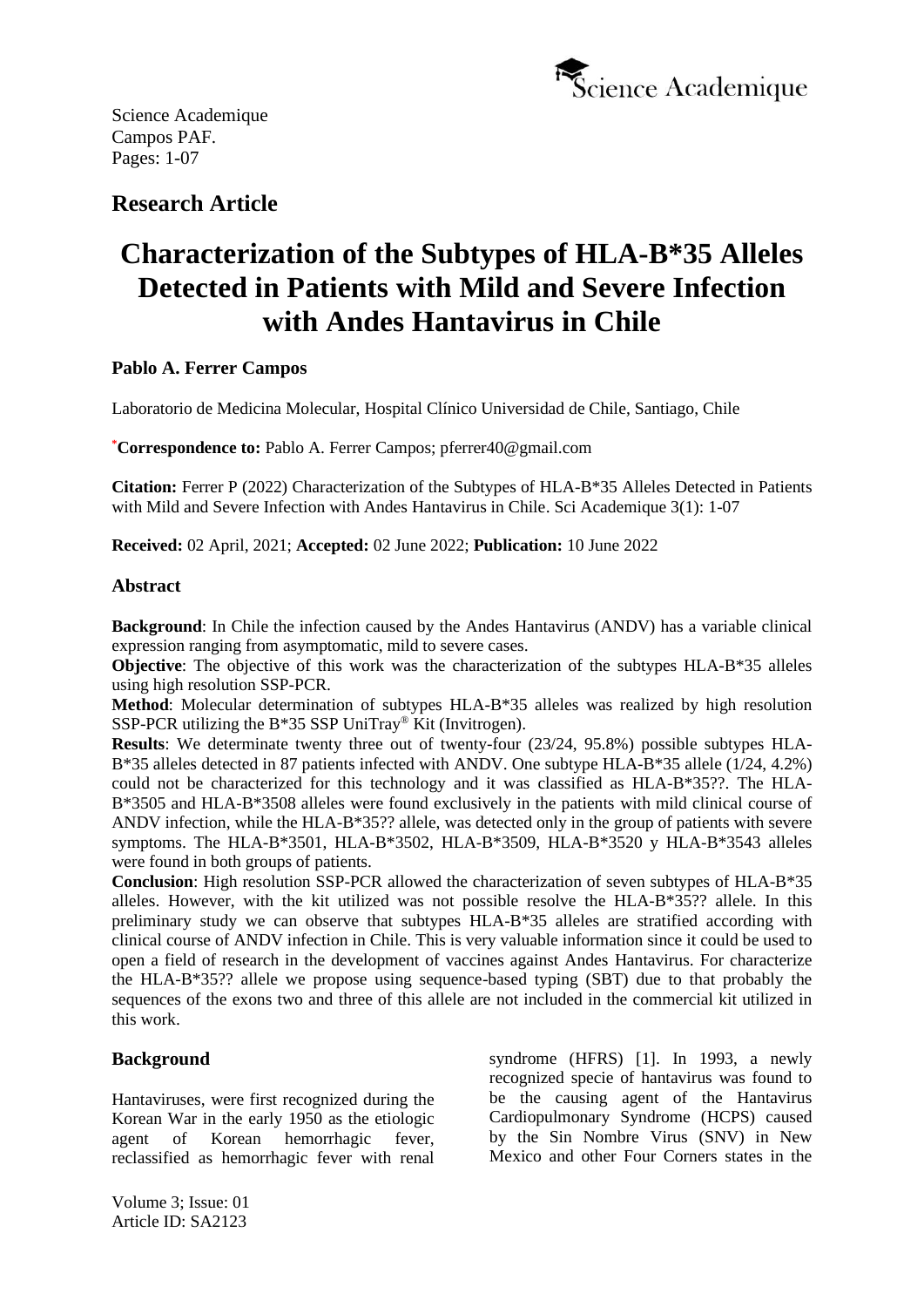

United States of America [2]. In addition, to Hantaan virus and SNV, several other hantaviruses have been implicated as the etiologic agents for either HFRS or HCPS [3]. In Chile, HCPS caused by the Andes virus (ANDV) infection, has a mortality rate of 34% [4,5]. In ANDV infection we can observe asymptomatic, mild, and severe cases [6]. The severe cases are characterized by the development of respiratory insufficiency, circulatory failure and cardiogenic shock similar to HCPS due to SNV [7]. Although the pathogenesis of HFRS or HCPS is little known, there is evidence to suggest that the disease is caused by damage of the host immune system, rather than the direct lytic effect of the virus [8]. Immunopathology is critical in the hantaviral diseases, therefore we expect that the HLA system may be playing a key role [9]. To this respect previously has been found that HLA-B8-DR3 haplotype is associated with severe outcome of *Puumala virus* (PUUV) infection [10]. Afterwards, the association of fatal HCPS or HCPS complicated by shock with HLA-B\*35 allele was reported [11]. More recently, it has been reported that HLAB\*3501 allele is associated with severe HCPS caused by SNV infection implying the involvement of CD8<sup>+</sup> cytotoxic T cells [12].

In this direction we carried out a research to know if the HLA alleles are stratified with the clinical course of ANDV infection. For this purpose, we studied 87 individuals infected with ANDV separated in patients with mild and severe clinical course. We found 24 individuals carrying the HLA-B\*35 alleles (27.6%) and this allele was more frequent in benign than severe cases of infection [13]. The prevalence of HLA-B\*35 alleles was similar to the prevalence of 26-27% in general population of Chile [14].

Due to ANDV is not a lytic virus is possible to hypothesize in favor of a pathogenetic role of the host's immune response in the ANDV infection as the result of an excessive reaction immune system against virus [8,9,12,15]. The human HLA system is implicated in two

Volume 3; Issue: 01 Article ID: SA2123

crucial biological events: the immune response to pathogens and the graft/transplant rejection [16-20]. Therefore, the focus of our interest is to understand the role of the human HLA system in the resulting clinical course following the infection with ANDV [10,13,21].

#### **Objectives**

In the present work we addressed the study of the differences at molecular level of the HLA-B\*35 alleles detected in patients with mild and severe infection by ANDV.

#### **Study Design**

Were studied 24 individuals with ANDV infection confirmed by the detection of antibodies against ANDV [13,22,23]. Human genomic DNA was isolated from peripheral blood using the Lahiri's method [24]. Patients were genotyped for determinate the subtypes HLA-B\*35 alleles using SSP PCR B\*35 SSP UniTray® Kit (Invitrogen) according to manufacturer's instructions [16].

# **Results**

We achieved characterize twenty three out of twenty-four (95.8%) patients carrying the HLA-B\*35 allele [13]. One HLA-B\*35 allele (4.2%) could not be characterized and was designed as HLA-B\*35?? allele. We found eight different subtypes of HLA-B\*35 alleles including the uncharacterized allele. Interestingly, HLA-B\*3505 and HLA-B\*3508 alleles were found exclusively in the mild patients group. HLA-B\*3501, HLA-B\*3502, HLA-B\*3509, HLA-B\*3520 y HLA-B\*3543 alleles were found in both groups (Figure 1). Finally, uncharacterized HLA-B\*35?? allele was detected only in the severe patients group. Uncharacterized HLA-B<sup>\*35??</sup> allele correspond to a limitation of SSP-PCR technology and is probably it is due to high polymorphism of HLA molecules. In this sense, one probability is that sequences of this allele were not included in the high resolution SSP PCR kit used. Alternatively,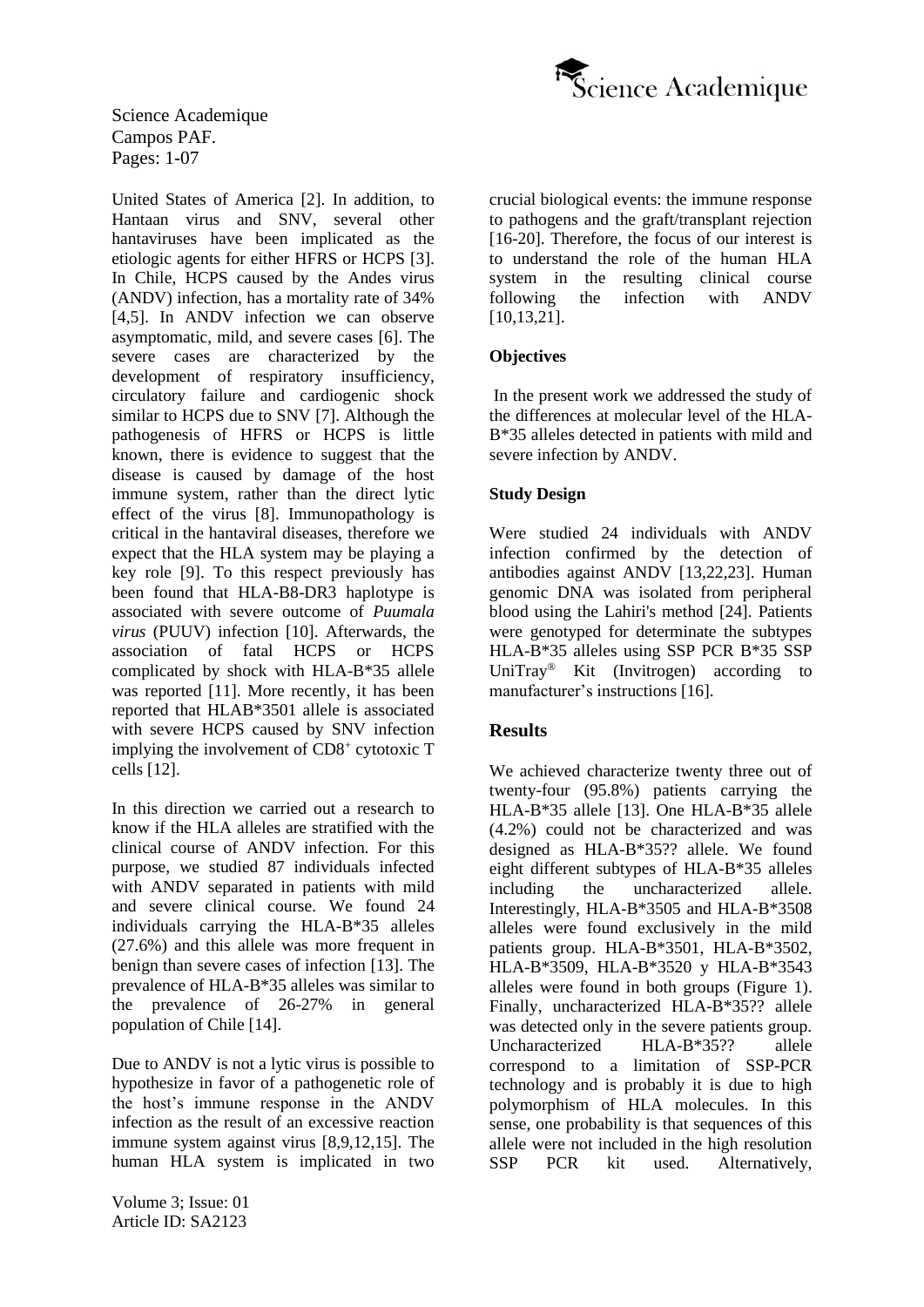

uncharacterized HLA-B\*35?? allele might be a new HLA-B\*35 subtype. Unfortunately, we sequenced the HLA-B\*35?? allele for HLA typing by sequence-based typing (SBT) of exons II and exon III of HLA-B molecules but the sequences obtained were not of good quality and we were unable to genotype this allele [25-27,33].

#### **Discussion**

Hantavirus disease in Chile is considered a rare disease due to the low number of cases per year.

Therefore, despite this limitation our results are highly suggestive because they indicate that there is a stratification of subtypes of HLA-B \*35 alleles with the course of infection by ANDV. This preliminary study also allows to explain the discrepancies between the associations of HLA-B \* 3501 allele with the clinical course of HCPS caused by ANDV and SNV [12,13,15,29].

With respect to HLA-B\*35 alleles and their association with infection diseases, we focus on B\*35 alleles because other researchers have published important works on the B\*35 allele and association with HIV and Hantavirus. For example, for VIH has been showed that HLA-B\*35 allele was associated with more rapid progression to AIDS, greater infectivity, and higher viral load [10,13,25, 28,29,35].

With respect to HCPS caused by ANDV, we detected HLA-B\*35 alleles were found more frequently in patients with mild disease than in patients with severe disease [13] (Figure 1). On the other hand, in USA contrary to the study carried out for us, the HLA-B\*3501 allele was associated with increased risk for developing severe HCPS caused by SNV (12, 15). For this reason and in an attempt for resolve this discrepancy we realized the characterization of HLA-B\*35 subtypes detected in our study and this way know which HLA-B\*35 subtypes alleles are stratified with clinical course of ANDV infection (Figure 1).

To this respect in the Figure 2 we can observe evident structural differences in the peptidebinding groove of HLA-B\*35 alleles. The differences observed corresponding to changes in the amino acids in the zone of the HLA molecule where the subtypes of HLA-B\*35 alleles are defined. In fact, the HLA-B\*3508 allele, has an Arg 156, compared to Leu 156 in the HLA-B\*3501 allele. On the other hand, HLA-B\*3505 allele differ by three amino acids: Thr 94, Leu 95, and Ser 97 compared to HLA-B\*3501 molecule, with Ile 94, Ile 95 and Arg 97. All these chemicals differences in the amino acid sequences must lead to profound functional changes in antigen-binding activity and CTL function and possibly with the clinical course of the infectious disease. Since the differences of HLA-B\*3505, HLA-B\*3508 with respect to HLA-B\*3501 are related to the primary anchor residue binding pockets we can speculate that such primary structure variability can have a major impact on determinant selection in antiviral T cell responses against ANDV [34,36,37].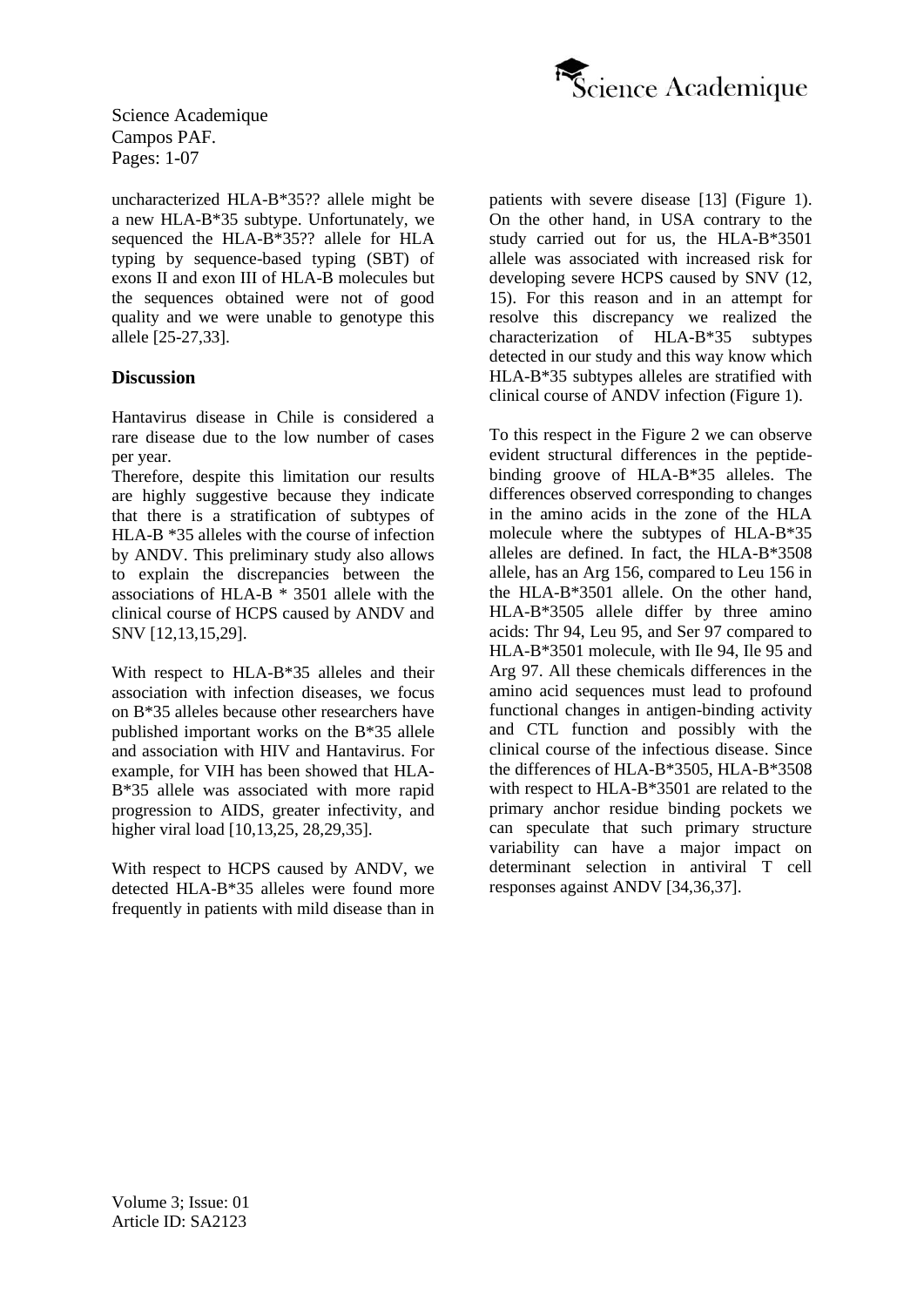



**Figure 1:** In this figure we show the subtypes of HLA-B\*35 alleles detected in this study. The A group (n=14) corresponding to subtypes detected in the mild patients group and the B group (n=10) corresponding to the subtypes detected in the severe patients group. The intersection area corresponding to the alleles in common to both groups. We can see that HLA-B\*3505 and HLA-B\*3508 alleles were detected only in the mild patients group (A group) while one uncharacterized HLA-B\*35?? allele was detected only in the severe patients group (B group).

| <b>SUB TYPES</b> | Amino acids Residues |       |   |  |     |                 |  |                     |         |       |                             |                 |         |             |           |              |           |                     |         |         |           |  |
|------------------|----------------------|-------|---|--|-----|-----------------|--|---------------------|---------|-------|-----------------------------|-----------------|---------|-------------|-----------|--------------|-----------|---------------------|---------|---------|-----------|--|
|                  |                      |       |   |  |     |                 |  |                     |         |       |                             |                 |         |             |           |              |           |                     |         |         |           |  |
| HLA-B*35         | 16 24 45 63 67 77    |       |   |  |     |                 |  | 94 95 96 99 103 109 |         |       |                             |                 |         | 114 116 131 |           |              |           | 152 156 163 171 194 |         |         |           |  |
| 3501             |                      |       |   |  |     | <b>GATNFS</b>   |  |                     |         |       | I I R Y L L D S S V L L Y V |                 |         |             |           |              |           |                     |         |         |           |  |
| 3502             | $\star$              | * *   |   |  | * * | $\star$         |  |                     |         | * * * |                             | $\star$ $\star$ | - F     | NY          |           | $\pmb{\ast}$ | $\star$   | $\star$             | $\star$ | $\star$ | $\star$   |  |
| 3505             | $\star$              | * *   |   |  | * * | ×               |  |                     |         | TLS   | *                           | 大               | $\star$ | $\star$     | $\star$   | $\star$      | ×         | $\star$             | $\star$ | ×       | - 25      |  |
| 3508             |                      |       |   |  |     | $\star$         |  | $\star$             | $\star$ | 大     | ×                           | $\star$         | ÷       | $\star$     | $\star$   | $\star$      |           | $*$ R               | 大       | ×       | $\star$   |  |
| 3509             |                      |       | 大 |  | * * | $\star$         |  | $\star$             | $\star$ | 大     | $\star$                     | $\star$         | ×       |             | N Y R     |              | ×         | $\star$             | $\star$ | $\star$ | $\star$   |  |
| 3520             |                      | * * * |   |  |     | $\cdot$ $\cdot$ |  |                     |         | * * * |                             | 素 素             | ÷       | 53.         | $\bullet$ | $\bullet$    | $\bullet$ | $\bullet$           | ٠       | *       | $\bullet$ |  |
| 3543             |                      | * * * |   |  | * * | $\star$         |  |                     |         | TI*   |                             | * V             | ÷       | ÷           | ÷         | *            | F.        | W                   | ×       | ×       |           |  |

**Figure 2**. This figure shows different subtypes of HLA-B\*35 alleles. The HLA-B\*3505 is defined for the residues T, L and S in the positions 94, 95, and 96. The HLA-B\*3508 is defined for the R residue in the position 156 and the HLA-B\*3509 allele is defined for the residues N, Y and R in the positions 114, 116, and 131 in relation to HLA-B\*3501 allele in the same positions. These subtypes of HLA-B\*35 allele were found in patients infected with Andes Hantavirus in Chile. We can observe that the changes in these HLA-B\*35 alleles are limited to nucleotides encoding for amino acid in the peptidebinding groove or in residues related to this function in the HLA protein. Therefore, the sequences changes in the subtypes of HLA-B\*35 allele lead to profound changes in antigen-binding activity and consequently may be affect the clinical course of ANDV infection.

Volume 3; Issue: 01 Article ID: SA2123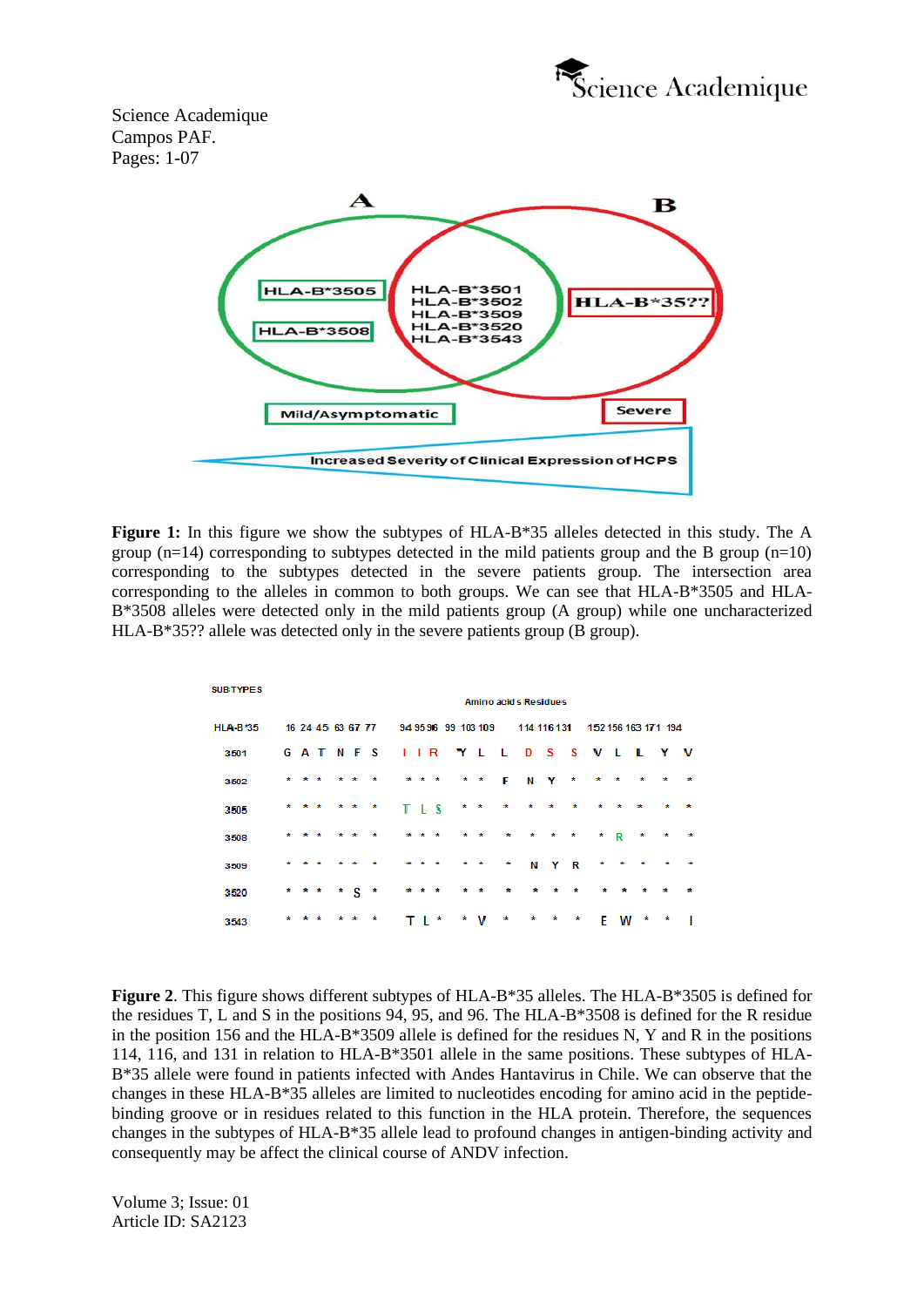

These human HLA alleles present different amino acids inside or outside of the peptidebinding groove, therefore, it is possible that they may have different peptide binding profiles and consequently eliciting different immune response to ANDV [38].

In this sense result suggestive identify which are the epitopes of ANDV selected for the HLA-B\*3505 and HLA-B\*3508 alleles and probe these peptides as a potentially vaccine for ANDV infection [39].

However, despite these suggestive results on the participation of host genetics in hantavirus infection, we think there non genetically associated variables possibly involved in the individual susceptibility to ANDV infection we are inclined to propose early diagnosis, time and conditions of patients' transfers, quality of medical support, strain virulence, viral load, entry mechanism and inhaled inoculum's size of hantavirus [13].

Additionally, for hantavirus disease is unknown how much of each of these factors may contribute in facilitating or impeding the hantavirus infection in humans in Chile and America [22,23,30-32] Finally, other genetic factors, in the form of genes or genetic regulatory elements, part of the human genome that may be involved in conferring susceptibility or resistance to this particular virus.

Although ours study included only a small number of patients, the preliminary results presented in this report, allows us to infer that exist an important participation of immunogenetic phenomenon can occur in ANDV infection and the reported findings certainly grant the need to perform a study with a larger population sample [13,15].

The factors controlling epitope selection in the T cell response to viruses are not fully understood. In this investigation we have found two subtypes of HLA-B\*35 alleles: HLA-B\*3505 and HLA-B\*3508 alleles that may be binding peptides derived from ANDV. Nevertheless, we believe that our study represents a genuine effort to shed some light

Volume 3; Issue: 01 Article ID: SA2123

on the intricate medical and scientific enigma involving the ANDV infection and its relationship with its host immune system, including the HLA system. Future studies of the human HLA system variability and ANDV infection of its human host should certainly include a larger cohort of patients and perhaps an improved algorithm of clinical criteria to appropriately grading the severity of infection. Moreover, we should probably apply stricter anthropological criteria to correctly identify the ethnical background of each patient included in the patient population sample. Lastly, we need to realize studies of peptide-HLA association with an appropriate peptide pool derived from ANDV and molecular modeling to confirm our theory regarding the structural effects of amino acids changes in the HLA molecules and how such structural variations may affect the clinical evolution of ANDV infection in the human host. Altogether, these studies will be instrumental in designing a more rational approach for the development of more effective drugs and vaccines against ANDV [39].

# **Disclosure**

**Funding:** This study was supported by Scholarship to Pablo Ferrer Campos.

**Competing interest:** No conflict of interest.

**Ethical Approval:** Each subject received information about the study and written informed consent was obtained. This protocol was approved for the ethical committee of Faculty of Medicine Universidad de Chile.

**Acknowledgement:** Proyecto Hantavirus Ecología y Enfermedad.

#### **References**

- **1.** [Lee HW, Lee PW, Johnson KM \(1978\)](https://pubmed.ncbi.nlm.nih.gov/24670/)  [Isolation of the etiologic agent of Korean](https://pubmed.ncbi.nlm.nih.gov/24670/)  [Hemorrhagic fever. J Infect Dis 137: 298-](https://pubmed.ncbi.nlm.nih.gov/24670/) [308.](https://pubmed.ncbi.nlm.nih.gov/24670/)
- **2.** [Centers for Disease Control and](https://www.cdc.gov/mmwr/preview/mmwrhtml/00020769.htm)  [Prevention \(CDC\) \(1993\) Outbreak of](https://www.cdc.gov/mmwr/preview/mmwrhtml/00020769.htm)  [acute illness-southwestern United States,](https://www.cdc.gov/mmwr/preview/mmwrhtml/00020769.htm)  [1993. MMWR Morb Mortal Wkly Rep 42:](https://www.cdc.gov/mmwr/preview/mmwrhtml/00020769.htm)  [421-424.](https://www.cdc.gov/mmwr/preview/mmwrhtml/00020769.htm)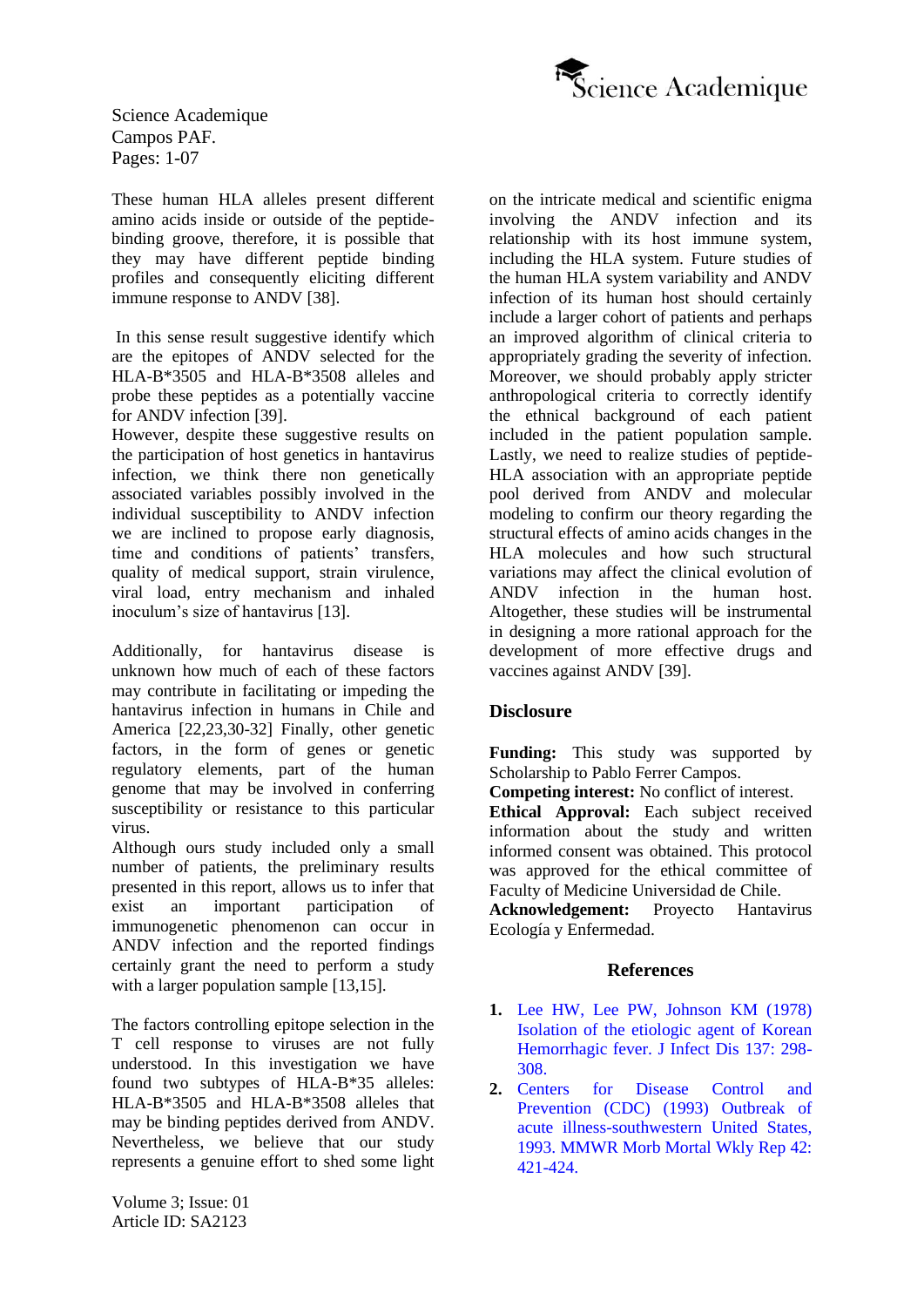

- **3.** [Muranyi W, Bahr U, Zeier M, Van der](https://jasn.asnjournals.org/content/16/12/3669)  [Woude FJ \(2005\) Hantavirus Infection. J](https://jasn.asnjournals.org/content/16/12/3669)  [Am Soc Nephrol 16: 3669-3679.](https://jasn.asnjournals.org/content/16/12/3669)
- **4.** [Sotomayor V \(2007\) Vigilancia de](http://epi.minsal.cl/epi/html/elvigia/Vigia24.pdf.%20Accessed%202009%20Jun%2010)  [enfermedad por hantavirus. El Vigía](http://epi.minsal.cl/epi/html/elvigia/Vigia24.pdf.%20Accessed%202009%20Jun%2010)  [10:24-27.](http://epi.minsal.cl/epi/html/elvigia/Vigia24.pdf.%20Accessed%202009%20Jun%2010)
- **5.** [Pinna DM, Martinez VP, Bellomo CM,](https://www.researchgate.net/publication/262670369_Nueva_evidencia_epidemiologica_y_molecular_a_favor_de_la_transmision_interhumana_para_el_linaje_Sout_del_hantavirus_Andes)  [López C, Padula P \(2004\) Nueva](https://www.researchgate.net/publication/262670369_Nueva_evidencia_epidemiologica_y_molecular_a_favor_de_la_transmision_interhumana_para_el_linaje_Sout_del_hantavirus_Andes)  [Evidencia epidemilógica y molecular a](https://www.researchgate.net/publication/262670369_Nueva_evidencia_epidemiologica_y_molecular_a_favor_de_la_transmision_interhumana_para_el_linaje_Sout_del_hantavirus_Andes)  [favor de la transmisión interhumana para](https://www.researchgate.net/publication/262670369_Nueva_evidencia_epidemiologica_y_molecular_a_favor_de_la_transmision_interhumana_para_el_linaje_Sout_del_hantavirus_Andes)  [el linaje sout del hantavirus Andes.](https://www.researchgate.net/publication/262670369_Nueva_evidencia_epidemiologica_y_molecular_a_favor_de_la_transmision_interhumana_para_el_linaje_Sout_del_hantavirus_Andes)  [Medicina Buenos Aires 64: 43-46.](https://www.researchgate.net/publication/262670369_Nueva_evidencia_epidemiologica_y_molecular_a_favor_de_la_transmision_interhumana_para_el_linaje_Sout_del_hantavirus_Andes)
- **6.** [Riquelme R, Riquelme M, Torres A,](https://www.ncbi.nlm.nih.gov/pmc/articles/PMC4378498/)  [Rioseco ML, Vergara JA, et al. \(2003\)](https://www.ncbi.nlm.nih.gov/pmc/articles/PMC4378498/)  [Hantavirus Pulmonary Syndrome,](https://www.ncbi.nlm.nih.gov/pmc/articles/PMC4378498/)  [Southern Chile. Emerg Infect Dis 9: 1438-](https://www.ncbi.nlm.nih.gov/pmc/articles/PMC4378498/) [1443.](https://www.ncbi.nlm.nih.gov/pmc/articles/PMC4378498/)
- **7.** [Toro J, Vega J, Khan A, Mills J, Padula](https://www.ncbi.nlm.nih.gov/pmc/articles/PMC2640255/) P, [et al \(1998\) An Outbreak of hantavirus](https://www.ncbi.nlm.nih.gov/pmc/articles/PMC2640255/)  [pulmonary syndrome, Chile, 1997. Emerg](https://www.ncbi.nlm.nih.gov/pmc/articles/PMC2640255/)  [Infect Dis 4: 687-694.](https://www.ncbi.nlm.nih.gov/pmc/articles/PMC2640255/)
- **8.** [Terajima M, Hayasaka D, Maeda K, Ennis](https://profiles.umassmed.edu/display/89092)  [F \(2007\) Immunopathogenesis of](https://profiles.umassmed.edu/display/89092)  [hantavirus pulmonary](https://profiles.umassmed.edu/display/89092) syndrome and [hemorrhagic fever with renal syndrome:](https://profiles.umassmed.edu/display/89092)  [Do CD8+T cells trigger capillary leakage](https://profiles.umassmed.edu/display/89092)  [in viral hemorrhagic fevers?. Immunol](https://profiles.umassmed.edu/display/89092)  [Lett 15: 117-120.](https://profiles.umassmed.edu/display/89092)
- **9.** [Easterbrook JD, Klein SL \(2008\)](https://journals.plos.org/plospathogens/article?id=10.1371/journal.ppat.1000172)  [Immunological mechanisms mediating](https://journals.plos.org/plospathogens/article?id=10.1371/journal.ppat.1000172)  [hantavirus persistence in rodent reservoirs.](https://journals.plos.org/plospathogens/article?id=10.1371/journal.ppat.1000172)  [Plos Pathogens 4: e10001721.](https://journals.plos.org/plospathogens/article?id=10.1371/journal.ppat.1000172)
- **10.** [Mustonen J, Partanen J, Kanerva M,](https://pubmed.ncbi.nlm.nih.gov/8770970/)  [Pietila K, Vapalahti O, et al. \(1996\)](https://pubmed.ncbi.nlm.nih.gov/8770970/)  [Genetic susceptibility to severe course of](https://pubmed.ncbi.nlm.nih.gov/8770970/)  [nephropathia epidemica caused by](https://pubmed.ncbi.nlm.nih.gov/8770970/)  [puumala hantavirus. Kidney Int 49: 217-](https://pubmed.ncbi.nlm.nih.gov/8770970/) [221.](https://pubmed.ncbi.nlm.nih.gov/8770970/)
- **11.** Mertz G, Hjelle B, Williams T, Koster F, (1998) Emergence and control of rodentborne viral diseases (hantaviral and arenal diseases). Emerging Disease. In: Saluzzo JF, Dodet B, editors. Chapter: Host responses in the hantavirus cardiopulmonary syndrome. Annecy: Foundation Marcel Merieux. pp. 131-137.
- **12.** [Kilpatrick E, Terajima M, Koster F,](https://pubmed.ncbi.nlm.nih.gov/14978138/)  [Catalina M, Cruz J, et al. \(2004\) Role of](https://pubmed.ncbi.nlm.nih.gov/14978138/)  [Specific CD8+ T cells in the severity of a](https://pubmed.ncbi.nlm.nih.gov/14978138/)  [fulmianant zoonotic viral hemorrhagic](https://pubmed.ncbi.nlm.nih.gov/14978138/)

[fever, Hantavirus Pulmonary Syndrome. J](https://pubmed.ncbi.nlm.nih.gov/14978138/)  [Immunol 172: 3297-3304.](https://pubmed.ncbi.nlm.nih.gov/14978138/)

- **13.** [Ferrer P, Vial P, Ferrés M, Godoy P,](https://www.scielo.cl/scielo.php?script=sci_arttext&pid=S0716-10182007000500001)  [Cuiza A, et al. \(2007\) Susceptibilidad](https://www.scielo.cl/scielo.php?script=sci_arttext&pid=S0716-10182007000500001)  [genética a hantavirus Andes: Asociación](https://www.scielo.cl/scielo.php?script=sci_arttext&pid=S0716-10182007000500001)  [entre la expresión clínica de la infección y](https://www.scielo.cl/scielo.php?script=sci_arttext&pid=S0716-10182007000500001)  [alelos del sistema HLA en pacientes](https://www.scielo.cl/scielo.php?script=sci_arttext&pid=S0716-10182007000500001)  [chilenos. Rev Chil Infect 24: 351-359.](https://www.scielo.cl/scielo.php?script=sci_arttext&pid=S0716-10182007000500001)
- **14.** [Droguett MA, Oyarzún MJ, Alruiz P,](https://pubmed.ncbi.nlm.nih.gov/16298598/)  [Jerez V, Mezzano S, et al. \(2005\) Human](https://pubmed.ncbi.nlm.nih.gov/16298598/)  [leukocyte antigens in indigenous](https://pubmed.ncbi.nlm.nih.gov/16298598/)  [\(Mapuche\) people in a regional renal](https://pubmed.ncbi.nlm.nih.gov/16298598/)  [transplantation program in Chile.](https://pubmed.ncbi.nlm.nih.gov/16298598/)  [Transplantation Proceedings 37: 3367-](https://pubmed.ncbi.nlm.nih.gov/16298598/) [3371.](https://pubmed.ncbi.nlm.nih.gov/16298598/)
- **15.** Koster F, Vigil J, Olson D, Terajima M, Ennis F, et al. (2001) Class I, II and III HLA alleles associated with severe hantavirus cardiopulmonary syndrome in the southwest US (meeting abstract). Am J Trop Med 65: 152.
- **16.** Powis SH, Vaughan RW (2000) MHC protocols. London: Humana Press.
- **17.** [Klein J, Sato A \(2000\) The HLA system-](https://pubmed.ncbi.nlm.nih.gov/10974135/)[First of two parts. N Engl J Med 343: 702-](https://pubmed.ncbi.nlm.nih.gov/10974135/) [709.](https://pubmed.ncbi.nlm.nih.gov/10974135/)
- **18.** [Klein J, Sato A \(200\) The HLA system-](https://pubmed.ncbi.nlm.nih.gov/10984567/)[Second of two parts. N Engl J Med 343:](https://pubmed.ncbi.nlm.nih.gov/10984567/)  [782-786.](https://pubmed.ncbi.nlm.nih.gov/10984567/)
- **19.** [Shiina T, Inoko H, Kulski JK \(2004\) An](https://pubmed.ncbi.nlm.nih.gov/15546336/)  [update of the HLA genomic region, locus](https://pubmed.ncbi.nlm.nih.gov/15546336/)  [information and disease associations:](https://pubmed.ncbi.nlm.nih.gov/15546336/)  [2004. Tissue Antigens 64: 631-649.](https://pubmed.ncbi.nlm.nih.gov/15546336/)
- **20.** Marsh SGE, Parham P, Barber LD (2000) The HLA FactsBook. London: Academic Press.
- **21.** [Yin Ma, Jiuping Wang, Bin Yuan,](https://journals.plos.org/plosntds/article?id=10.1371/journal.pntd.0002076)  [Meiliang Wang, Yun Zhang, et al. \(2013\)](https://journals.plos.org/plosntds/article?id=10.1371/journal.pntd.0002076)  [HLA-A2 and B35 restricted Hantaan virus](https://journals.plos.org/plosntds/article?id=10.1371/journal.pntd.0002076)  [nucleoprotein CD8+ T-cell epitope](https://journals.plos.org/plosntds/article?id=10.1371/journal.pntd.0002076)[specific immune response correlates with](https://journals.plos.org/plosntds/article?id=10.1371/journal.pntd.0002076)  [milder disease in hemorrhagic fever with](https://journals.plos.org/plosntds/article?id=10.1371/journal.pntd.0002076)  [renal syndrome. PLOS Neglected Tropical](https://journals.plos.org/plosntds/article?id=10.1371/journal.pntd.0002076)  [Diseases 7: e2076.](https://journals.plos.org/plosntds/article?id=10.1371/journal.pntd.0002076)
- **22.** [Castillo C, Sanhueza L, Tager M, Muñoz](https://www.researchgate.net/publication/298060825_Seroprevalence_of_antibodies_against_hantavirus_in_10_communities_of_the_IX_Region_of_Chile_where_hantavirus_cardiopulmonary_syndrome_cases_were_reported)  [S, Ossa G et al. \(2002\) Seroprevalence of](https://www.researchgate.net/publication/298060825_Seroprevalence_of_antibodies_against_hantavirus_in_10_communities_of_the_IX_Region_of_Chile_where_hantavirus_cardiopulmonary_syndrome_cases_were_reported)  [antibodies against hantavirus in 10](https://www.researchgate.net/publication/298060825_Seroprevalence_of_antibodies_against_hantavirus_in_10_communities_of_the_IX_Region_of_Chile_where_hantavirus_cardiopulmonary_syndrome_cases_were_reported)  [communities of the IX region of Chile](https://www.researchgate.net/publication/298060825_Seroprevalence_of_antibodies_against_hantavirus_in_10_communities_of_the_IX_Region_of_Chile_where_hantavirus_cardiopulmonary_syndrome_cases_were_reported)  where hantavirus infection were [diagnosed. Rev Med Chile 130: 251-258.](https://www.researchgate.net/publication/298060825_Seroprevalence_of_antibodies_against_hantavirus_in_10_communities_of_the_IX_Region_of_Chile_where_hantavirus_cardiopulmonary_syndrome_cases_were_reported)

Volume 3; Issue: 01 Article ID: SA2123